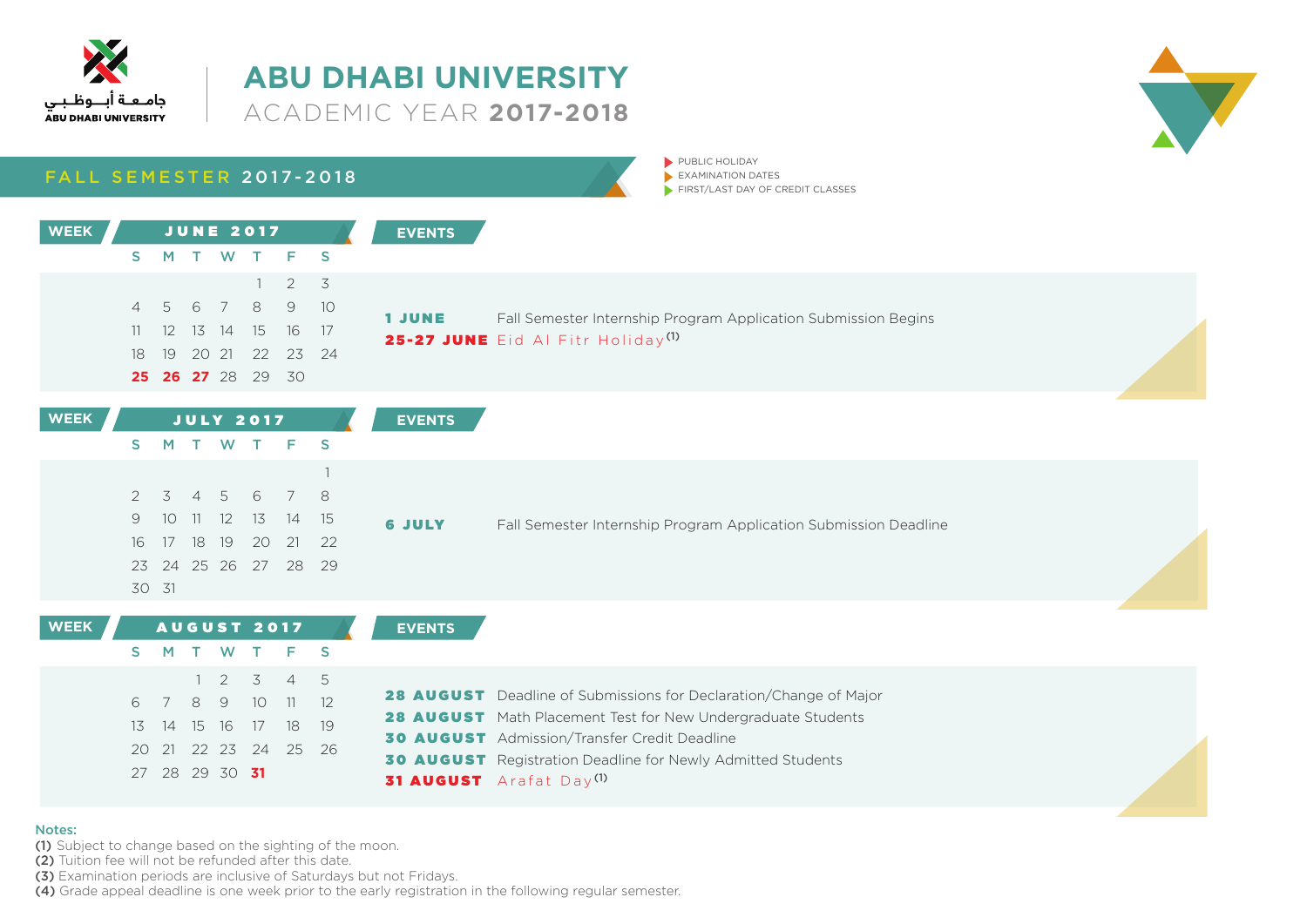

**WEEK**

### **ABU DHABI UNIVERSITY 2017-2018**

**FALL SEMESTER 2017-2018** 

|       |       | <b>SEPTEMBER 2017</b> |      | <b>EVENTS</b> |    |              |                      |                                                                                |
|-------|-------|-----------------------|------|---------------|----|--------------|----------------------|--------------------------------------------------------------------------------|
| S M   |       |                       | W    |               | F  | S            |                      |                                                                                |
|       |       |                       |      |               |    | $\mathbf{2}$ | <b>1-3 SEPTEMBER</b> | Eid Al Adha Holiday <sup>(1)</sup>                                             |
|       |       | 3 4 5 6               |      | 7 8           |    | -9           | <b>4 SEPTEMBER</b>   | First Day of Classes                                                           |
| 10 11 |       | $12 \overline{ }$     | - 13 | 14            | 15 | 16           | <b>4-7 SEPTEMBER</b> | Add/Drop Period with 100% Refund                                               |
|       | 17 18 | 19                    | -20  | 21            | 22 | 23           | <b>5 SEPTEMBER</b>   | Orientation for Newly Admitted Male Students                                   |
|       |       | 24 25 26 27           |      | 28            | 29 | 30           | <b>6 SEPTEMBER</b>   | Orientation for Newly Admitted Female Students                                 |
|       |       |                       |      |               |    |              | <b>7 SEPTEMBER</b>   | Payment Deadline                                                               |
|       |       |                       |      |               |    |              | <b>10 SEPTEMBER</b>  | <b>Graduation Online Application Begins</b>                                    |
|       |       |                       |      |               |    |              | <b>10 SEPTEMBER</b>  | Winter Term Internship Program Application Submission Begins                   |
|       |       |                       |      |               |    |              |                      | <b>10-14 SEPTEMBER</b> Course Withdrawal Period with 75% Refund                |
|       |       |                       |      |               |    |              |                      | <b>17-24 SEPTEMBER</b> Course Withdrawal Period with 50% Refund <sup>(2)</sup> |
|       |       |                       |      |               |    |              | <b>21 SEPTEMBER</b>  | Islamic New Year <sup>(1)</sup>                                                |
|       |       |                       |      |               |    |              | <b>28 SEPTEMBER</b>  | Term A Course Wintdrawal Deadline for PG students                              |
|       |       |                       |      |               |    |              | <b>28 SEPTEMBER</b>  | Winter Term Internship Program Application Submission Deadline                 |

| <b>WEEK</b> |     |          |      | OCTOBER 2017    |               |         |      | <b>EVENTS</b>        |                                                                  |  |
|-------------|-----|----------|------|-----------------|---------------|---------|------|----------------------|------------------------------------------------------------------|--|
|             |     | M.       |      |                 |               | W T F S |      |                      |                                                                  |  |
| 5           |     |          |      | 2 3 4 5         |               | 6       |      | 1 OCTOBER            | Spring Semester Internship Program Application Submission Begins |  |
| 6           | 8.  | -9       | - 10 | $\overline{11}$ | <sup>12</sup> | - 13    | - 14 | <b>12 OCTOBER</b>    | Graduation Online Application Deadline                           |  |
|             | 15. |          |      | 16 17 18        | 19            | 20 21   |      | <b>15-16 OCTOBER</b> | Make up days for Postgraduate Students only (Sept 3/Sept 21)     |  |
| 8           |     |          |      | 22 23 24 25 26  |               | - 27    | - 28 | <b>16 OCTOBER</b>    | Term A Last of Classes for Postgraduate Students                 |  |
|             |     | 29 30 31 |      |                 |               |         |      | <b>17-19 OCTOBER</b> | Term A Final Exams Period for PG Students <sup>(3)</sup>         |  |
|             |     |          |      |                 |               |         |      | <b>21 OCTOBER</b>    | Term A Final Grades Released for PG Students <sup>(4)</sup>      |  |
|             |     |          |      |                 |               |         |      | <b>22 OCTOBER</b>    | Term B First Day of Classes for Postgraduate Students            |  |

### Notes:

(1) Subject to change based on the sighting of the moon.

(2) Tuition fee will not be refunded after this date.

(3) Examination periods are inclusive of Saturdays but not Fridays.

 $(4)$  Grade appeal deadline is one week prior to the early registration in the following regular semester.



**DUBLIC HOLIDAY**  $\blacktriangleright$  EXAMINATION DATES  $\blacktriangleright$  FIRST/LAST DAY OF CREDIT CLASSES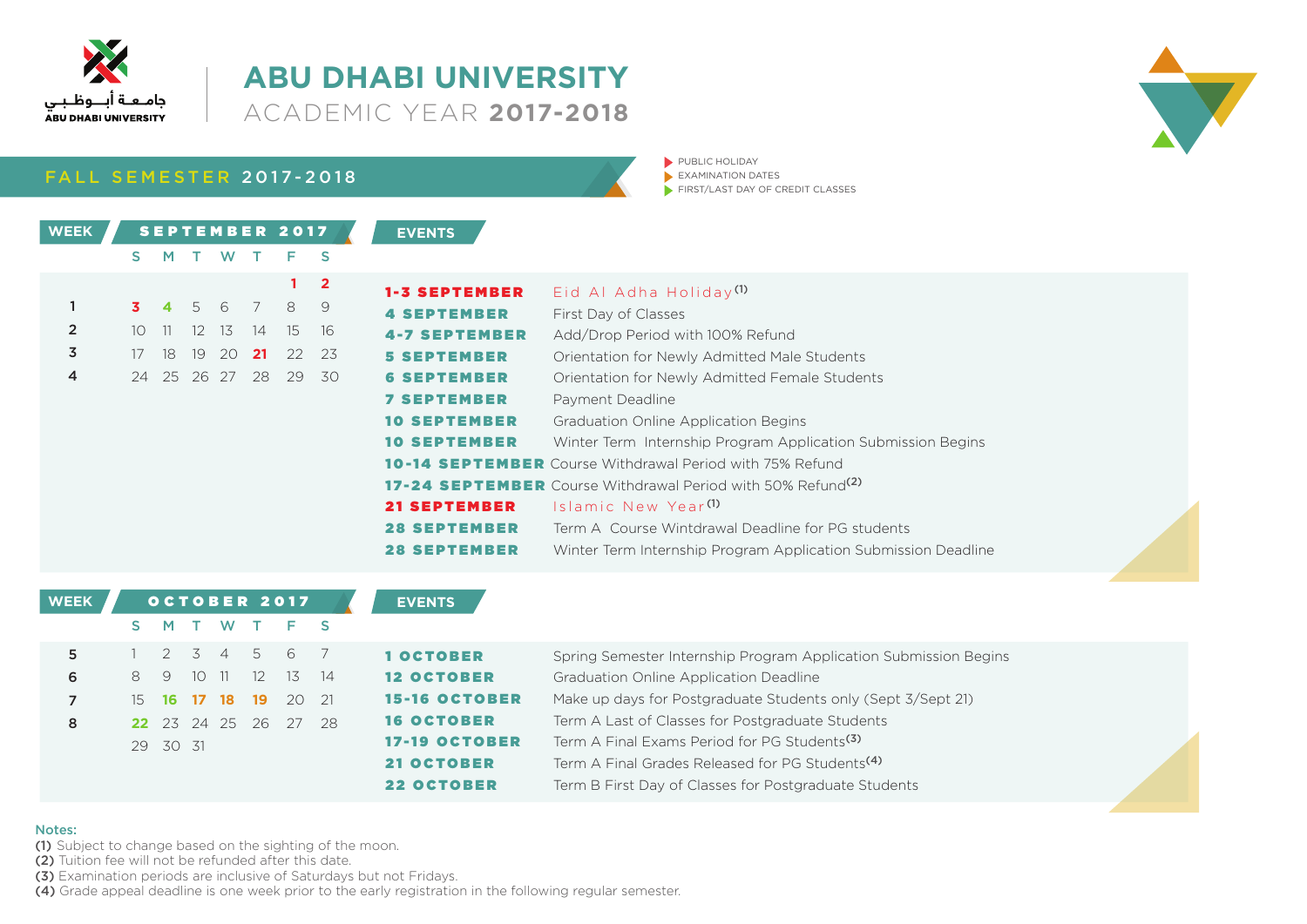

V

### **FALL SEMESTER 2017-2018**

PUBLIC HOLIDAY  $\blacktriangleright$  EXAMINATION DATES  $\blacktriangleright$  FIRST/LAST DAY OF CREDIT CLASSES

| <b>WEEK</b> |   |          |             |      | OCTOBER 2017                |                      | <b>EVENTS</b>        |                                                                                                 |
|-------------|---|----------|-------------|------|-----------------------------|----------------------|----------------------|-------------------------------------------------------------------------------------------------|
|             |   |          |             |      | S M T W T F S               |                      |                      |                                                                                                 |
| 5           |   |          |             |      | $1 \t2 \t3 \t4 \t5 \t6 \t7$ |                      | <b>22 OCTOBER</b>    | Release of the Winter 2017-2018 Term and Spring 2017-2018 Semester Schedules                    |
| 6           | 8 |          |             |      | 9 10 11 12 13 14            |                      | <b>22-23 OCTOBER</b> | Term B PG Students Add/Drop Period with 100% Refund                                             |
|             |   |          | 15 16 17 18 | - 19 | 20 21                       |                      | <b>23 OCTOBER</b>    | Term B PG Student Payment Deadline                                                              |
| 8           |   |          |             |      |                             | 22 23 24 25 26 27 28 | <b>29 OCTOBER</b>    | Grade Appeals Deadline for Spring 16-17 Semester and Sum 16-17 Term Final Grades <sup>(4)</sup> |
|             |   | 29 30 31 |             |      |                             |                      | <b>29 OCTOBER</b>    | Advising/Early Registration Begins                                                              |
|             |   |          |             |      |                             |                      | <b>31 OCTOBER</b>    | Spring Semester Internship Program Application Submission Deadline                              |

| <b>WEEK</b>       |         | NOVEMBER 2017  |                            |             |             |      | <b>EVENTS</b>      |                                                                     |  |
|-------------------|---------|----------------|----------------------------|-------------|-------------|------|--------------------|---------------------------------------------------------------------|--|
|                   |         |                |                            | W T         | E.          |      |                    |                                                                     |  |
| 9                 |         |                | 1 $\overline{\phantom{a}}$ | 2           | 3 4         |      | <b>1 NOVEMBER</b>  | Summer Term Internship Program Application Submission Begins        |  |
| 10                |         | 5 6            |                            |             | 7 8 9 10 11 |      | <b>1 NOVEMBER</b>  | Appreciation Ceremony for Undergraduate Students (Al Ain Campus)    |  |
| 11                | $12-12$ | -13            | 14 15 16                   |             | 17          | -18  | <b>2 NOVEMBER</b>  | Appreciation Ceremony for Undergraduate Students (Abu Dhabi Campus) |  |
| $12 \overline{ }$ | 19      |                |                            | 20 21 22 23 | - 24        | - 25 | <b>2 NOVEMBER</b>  | Release of Mid-Semester Grades                                      |  |
|                   |         | 26 27 28 29 30 |                            |             |             |      | <b>9 NOVEMBER</b>  | Course Withdrawal Deadline                                          |  |
|                   |         |                |                            |             |             |      | <b>14 NOVEMBER</b> | Summer Term Internship Program Application Submission Deadline      |  |
|                   |         |                |                            |             |             |      | <b>30 NOVEMBER</b> | Martyrs' DAY                                                        |  |
|                   |         |                |                            |             |             |      | <b>30 NOVEMBER</b> | Prophet Mohammed Birthday "May Peace be Upon Him"(1)                |  |

#### Notes:

(1) Subject to change based on the sighting of the moon.

(2) Tuition fee will not be refunded after this date.

(3) Examination periods are inclusive of Saturdays but not Fridays.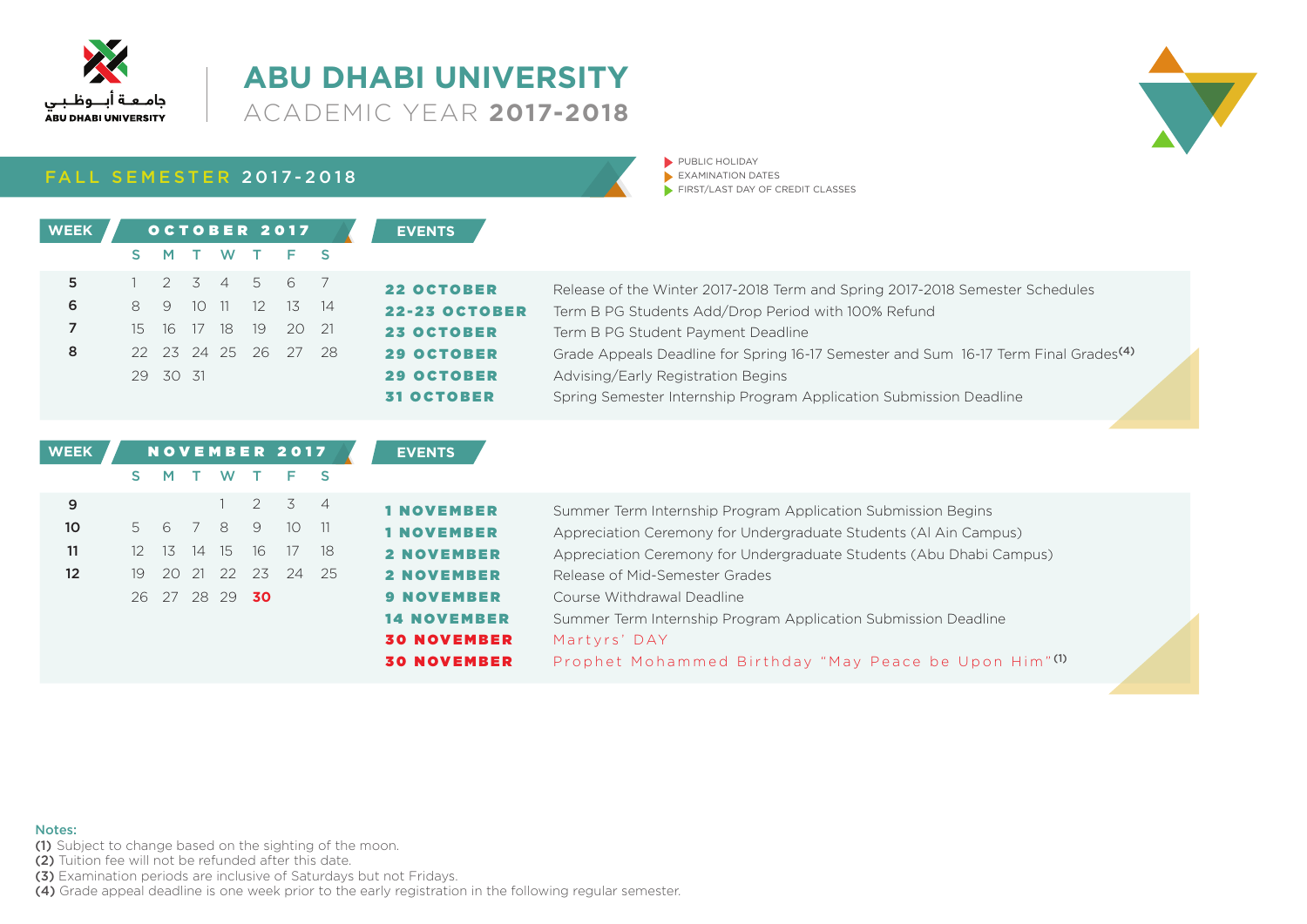

### **ABU DHABI UNIVERSITY 2017-2018**

**FALL SEMESTER 2017-2018** 

| <b>WEEK</b> |    |                     |    |                |    | DECEMBER 2017        |              | <b>EVENTS</b>         |                                                                 |
|-------------|----|---------------------|----|----------------|----|----------------------|--------------|-----------------------|-----------------------------------------------------------------|
|             | S. | M.                  |    | W.             |    | $F-S$                |              |                       |                                                                 |
|             |    |                     |    |                |    |                      | $\mathbf{2}$ | <b>2 DECEMBER</b>     | UAE National Day                                                |
| 13          |    | $3 \quad 4 \quad 5$ |    |                |    | 6 7 8 9              |              | <b>3-5 DECEMBER</b>   | Make up days for Undergraduate Students (Sept 3/Sept 21/Nov 30) |
|             |    |                     |    | 10 11 12 13 14 |    | - 15                 | - 16         | <b>3-6 DECEMBER</b>   | Reading Day for PG Students Only                                |
|             |    | 17 18               | 19 | 20             | 21 | $-22$                | 23           | <b>5 DECEMBER</b>     | Last Day of Classes for Undergraduate Students only             |
|             |    |                     |    |                |    | 24 25 26 27 28 29 30 |              | <b>6-16 DECEMBER</b>  | Final Exams Period for Undergraduate Students <sup>(3)</sup>    |
|             | 31 |                     |    |                |    |                      |              | <b>7-9 DECEMBER</b>   | Make up days for Postgraduate Students only                     |
|             |    |                     |    |                |    |                      |              | <b>9 DECEMBER</b>     | Last Day of Classes for Postgraduate Students only              |
|             |    |                     |    |                |    |                      |              | <b>10-16 DECEMBER</b> | Final Exams Week for Postgraduate students <sup>(3)</sup>       |
|             |    |                     |    |                |    |                      |              | $17$ DEC - 6 JAN      | Fall Break                                                      |
|             |    |                     |    |                |    |                      |              | <b>19 DECEMBER</b>    | Final Grades Released <sup>(4)</sup>                            |

**DUBLIC HOLIDAY**  $\blacktriangleright$  EXAMINATION DATES

 $\blacktriangleright$  PUBLIC HOLIDAY  $\blacktriangleright$  EXAMINATION DATES

 $\blacktriangleright$  FIRST/LAST DAY OF CREDIT CLASSES

 $\blacktriangleright$  FIRST/LAST DAY OF CREDIT CLASSES

### **WINTER TERM 2017-2018**

| <b>WEEK</b>    |    |      |             | <b>JANUARY 2018</b> |      |       |      | <b>EVENTS</b>       |                                                        |
|----------------|----|------|-------------|---------------------|------|-------|------|---------------------|--------------------------------------------------------|
|                |    | M    |             | W                   |      | F S   |      |                     |                                                        |
|                |    |      |             | 2 3                 | $-4$ | 5     | - 6  | <b>1 JANUARY</b>    | Gregorian New Year                                     |
|                |    | 8    | 9           | 10 <sup>°</sup>     | 11   | 12 13 |      | <b>4 JANUARY</b>    | Admissions/Transfer Credit Deadline                    |
| $\overline{2}$ | 14 | - 15 |             | 16 17               | 18   | - 19  | - 20 | <b>7 JANUARY</b>    | Deadline of Submission for Declaration/Change of Major |
| 3              | 21 |      |             | 22 23 24 25         |      | 26 27 |      | <b>7 JANUARY</b>    | First Day of Classes                                   |
|                |    |      | 28 29 30 31 |                     |      |       |      | <b>7-8 JANUARY</b>  | Add/Drop Period 100% Refund                            |
|                |    |      |             |                     |      |       |      | <b>8 JANUARY</b>    | Payment Deadline                                       |
|                |    |      |             |                     |      |       |      | <b>9 JANUARY</b>    | Graduation Online Application Begins                   |
|                |    |      |             |                     |      |       |      | <b>9-10 JANUARY</b> | Course Withdrawal Period 75% Refund                    |

#### Notes:

(1) Subject to change based on the sighting of the moon.

(2) Tuition fee will not be refunded after this date.

(3) Examination periods are inclusive of Saturdays but not Fridays.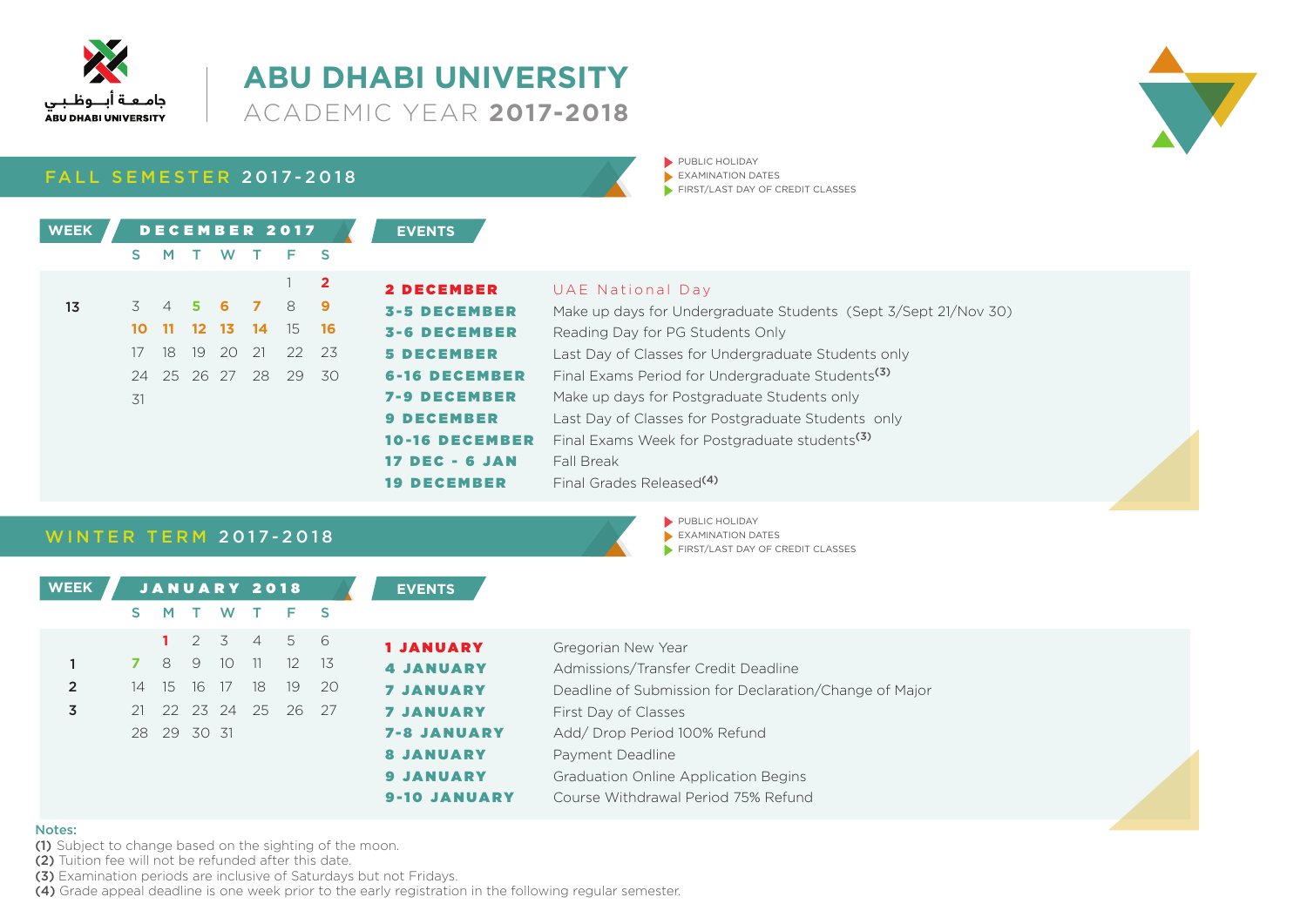



|  | <b>WINTER TERM 2017-2018</b> |
|--|------------------------------|
|  |                              |

PUBLIC HOLIDAY  $\blacktriangleright$  EXAMINATION DATES FIRST/LAST DAY OF CREDIT CLASSES

| <b>WEEK</b> |            |             |           |      | <b>JANUARY 2018</b>  |       | <b>EVENTS</b>        |                                                    |
|-------------|------------|-------------|-----------|------|----------------------|-------|----------------------|----------------------------------------------------|
|             | S.         |             |           |      | MTWTFS               |       |                      |                                                    |
|             |            |             |           |      | 1 2 3 4 5 6          |       |                      |                                                    |
|             | $\sqrt{7}$ |             | 8 9 10 11 |      | $12 \t 13$           |       | <b>11-14 JANUARY</b> | Course Withdrawal Period 50% Refund <sup>(2)</sup> |
|             |            | 14 15 16 17 |           | - 18 |                      | 19 20 | <b>28 JANUARY</b>    | Release of Mid-Term Grades                         |
|             |            |             |           |      | 21 22 23 24 25 26 27 |       | <b>28 JANUARY</b>    | <b>Graduation Online Application Deadline</b>      |
|             |            | 28 29 30 31 |           |      |                      |       |                      |                                                    |

| <b>WEEK</b> | <b>FEBRUARY 2018</b> |             |  |  |  |                      |  | <b>EVENTS</b>                               |                                                                           |
|-------------|----------------------|-------------|--|--|--|----------------------|--|---------------------------------------------|---------------------------------------------------------------------------|
|             |                      |             |  |  |  | S M T W T F S        |  |                                             |                                                                           |
|             |                      |             |  |  |  | $1 \quad 2 \quad 3$  |  |                                             |                                                                           |
|             |                      |             |  |  |  | 4 5 6 7 8 9 10       |  | <b>1 FEBRUARY</b>                           | Course Withdrawal Deadline                                                |
| 6           |                      |             |  |  |  | 11 12 13 14 15 16 17 |  | <b>17 FEBRUARY</b>                          | Last Day of Classes                                                       |
|             |                      |             |  |  |  | 18 19 20 21 22 23 24 |  | <b>18-20 FEBRUARY</b><br><b>22 FEBRUARY</b> | Final Exams Period <sup>(3)</sup><br>Final Grades Released <sup>(4)</sup> |
|             |                      | 25 26 27 28 |  |  |  |                      |  |                                             |                                                                           |

#### Notes:

(1) Subject to change based on the sighting of the moon.

(2) Tuition fee will not be refunded after this date.

(3) Examination periods are inclusive of Saturdays but not Fridays.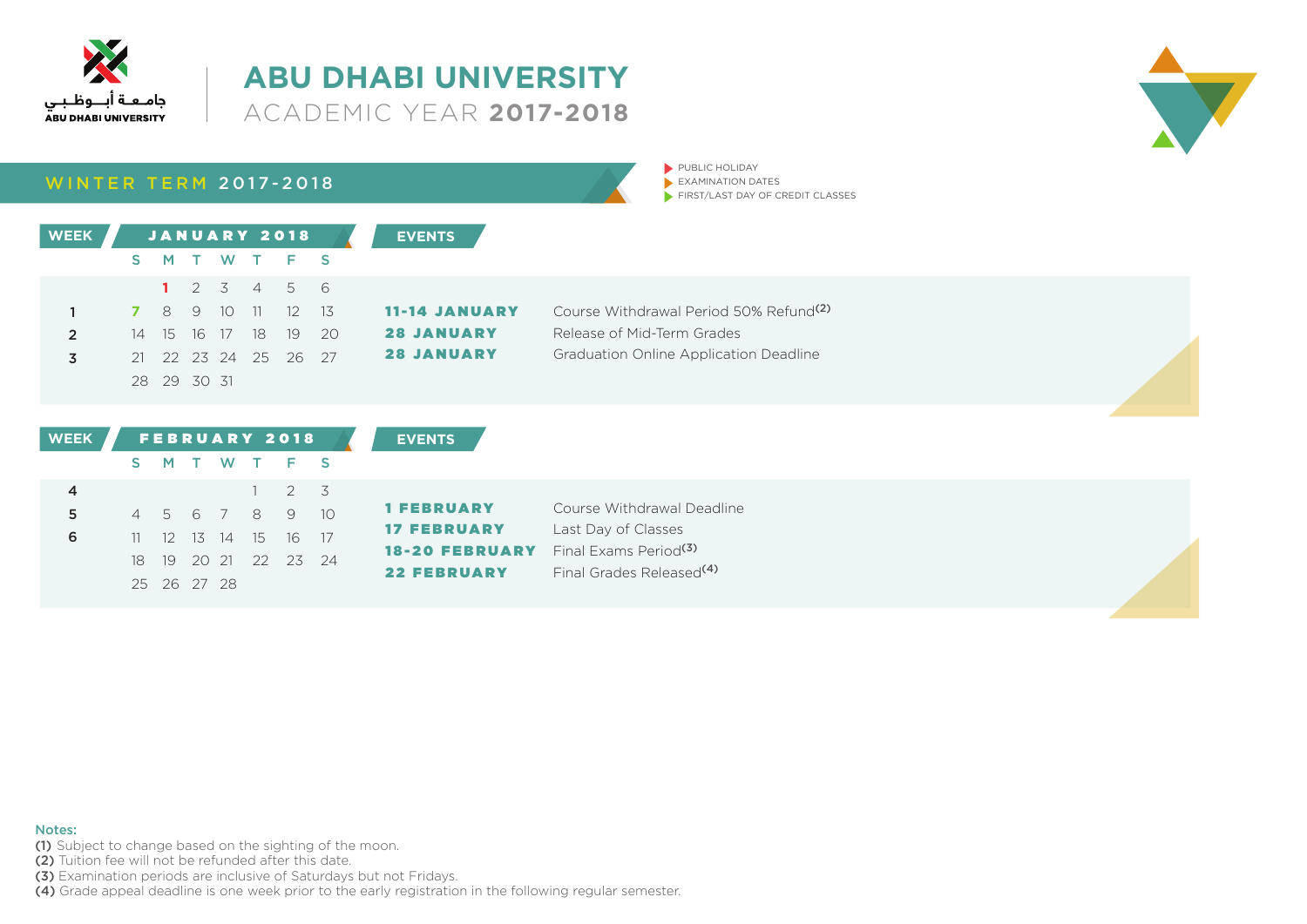

SPRING SEMSTER 2017-2018

| <b>EVENTS</b>        |     | <b>FEBRUARY 2018</b> |             |  |             |    | <b>WEEK</b> |
|----------------------|-----|----------------------|-------------|--|-------------|----|-------------|
|                      |     | T W T F S            |             |  | M .         | S. |             |
| <b>19 FEBRUARY</b>   |     | 2 3                  |             |  |             |    |             |
| <b>22 FEBRUARY</b>   | 10  |                      | 4 5 6 7 8 9 |  |             |    |             |
| <b>22 FEBRUARY</b>   | -17 | -16                  | 12 13 14 15 |  |             | 11 |             |
| <b>22 FEBRUARY</b>   |     | 19 20 21 22 23 24    |             |  |             | 18 |             |
| <b>25 FEBRUARY</b>   |     |                      |             |  | 25 26 27 28 |    |             |
| <b>25 FEB - 1 MA</b> |     |                      |             |  |             |    |             |
| <b>27 FEBRUARY</b>   |     |                      |             |  |             |    |             |



PUBLIC HOLIDAY  $\blacktriangleright$  EXAMINATION DATES FIRST/LAST DAY OF CREDIT CLASSES

| <b>19 FEBRUARY</b>    | Math Placement Test for New Undergraduate Students              |
|-----------------------|-----------------------------------------------------------------|
| <b>22 FEBRUARY</b>    | Deadline of Submissions for Declaration/Change of Major         |
| <b>22 FEBRUARY</b>    | Admissions/Transfer Credit Deadline                             |
| <b>22 FEBRUARY</b>    | Registration Deadline for Newly Admitted Undergraduate Students |
| <b>25 FEBRUARY</b>    | First Day of Classes                                            |
| <b>25 FEB - 1 MAR</b> | Add/Drop Period with 100% Refund                                |
| <b>27 FEBRUARY</b>    | Orientation for Newly Admitted Male Students                    |
| <b>28 FEBRUARY</b>    | Orientation for Newly Admitted Female Students                  |
|                       |                                                                 |

| <b>WEEK</b>    |      |                 |  | <b>MARCH 2018</b> |                  |                 | <b>EVENTS</b>         |                                                         |  |
|----------------|------|-----------------|--|-------------------|------------------|-----------------|-----------------------|---------------------------------------------------------|--|
|                |      | <b>M</b>        |  | W T F S           |                  |                 |                       |                                                         |  |
|                |      |                 |  |                   | $2 \overline{3}$ |                 | <b>1 MARCH</b>        | Payment Deadline                                        |  |
| $\overline{2}$ |      |                 |  | 4 5 6 7 8 9       |                  | 10 <sup>1</sup> | <b>4 MARCH</b>        | Graduation Online Application Begins                    |  |
| 3              |      | 12 <sup>2</sup> |  | 13 14 15 16       |                  | 17              | <b>4-8 MARCH</b>      | Course Withdrawal Period with 75% Refund                |  |
| $\overline{4}$ | 18 - | -19             |  | 20 21 22          |                  | 23 24           | <b>11-15 MARCH</b>    | Course Withdrawal Period with 50% Refund <sup>(2)</sup> |  |
|                |      |                 |  | 25 26 27 28 29    | 30               | - 31            | <b>22 MARCH</b>       | Term A Course Wintdrawal Deadline for PG students       |  |
|                |      |                 |  |                   |                  |                 | <b>22 MARCH</b>       | <b>Graduation Online Application Deadline</b>           |  |
|                |      |                 |  |                   |                  |                 | <b>25 MAR - 7 APR</b> | Spring Break                                            |  |

Notes:

(1) Subject to change based on the sighting of the moon.

(2) Tuition fee will not be refunded after this date.

(3) Examination periods are inclusive of Saturdays but not Fridays.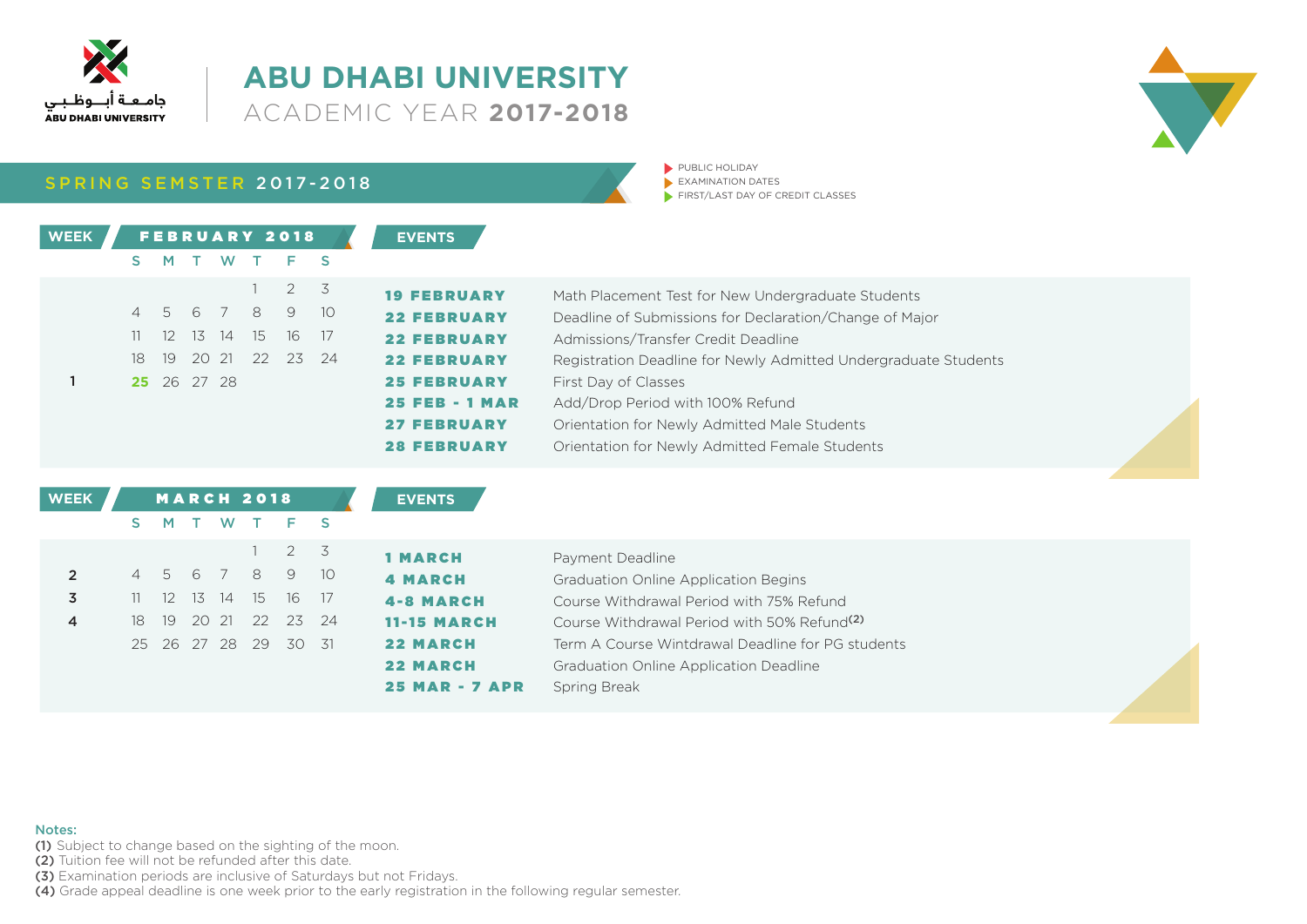

SPRING SEMSTER 2017-2018

| <b>EVENTS</b>  |     |                      | <b>APRIL 2018</b> |          |               |              |    | <b>WEEK</b> |
|----------------|-----|----------------------|-------------------|----------|---------------|--------------|----|-------------|
|                |     | T F S                |                   |          | T W           | $\mathsf{M}$ | S. |             |
| <b>13 APRI</b> |     | 2 3 4 5 6 7          |                   |          |               |              |    |             |
| 22 APRI        | -14 | 13 <sup>7</sup>      | 12                |          | $10 \quad 11$ | 9            | 8  | 5           |
| 22 APRI        |     | 20 21                | 19                | 16 17 18 |               |              | 15 | 6           |
| 23-25 AP       |     | 22 23 24 25 26 27 28 |                   |          |               |              |    | 7           |
| <b>26 APRI</b> |     |                      |                   |          |               | 29 30        |    |             |
| <b>29 APRI</b> |     |                      |                   |          |               |              |    |             |
| 29 APRI        |     |                      |                   |          |               |              |    |             |

 $\blacktriangleright$  PUBLIC HOLIDAY  $\blacktriangleright$  EXAMINATION DATES FIRST/LAST DAY OF CREDIT CLASSES

| <b>13 APRIL</b> | Israa Miaraj Night <sup>(1)</sup>                                          |
|-----------------|----------------------------------------------------------------------------|
| <b>22 APRIL</b> | Make up days for Postgraduate Students (Friday April 13)                   |
| <b>22 APRIL</b> | Term A Last of Classes for Postgraduate Students                           |
|                 | 23-25 APRIL Term A Final Exams Period for PG Students <sup>(3)</sup>       |
| <b>26 APRIL</b> | Term A Final Grades Released for PG Students <sup>(4)</sup>                |
| <b>29 APRIL</b> | Term B First Day of Classes for Postgraduate Students                      |
| <b>29 APRIL</b> | Release of the Summer 2017-2018 Term and Fall 2018-2019 Semester Schedules |
|                 | 29-30 APRIL Term B PG students Add/Drop Period with 100% Refund            |
|                 | <b>30 APRIL</b> Term B PG Student Payment Deadline                         |

| <b>WEEK</b>     |       |   |      |                | <b>MAY 2018</b>                                                                                             |                        |              | <b>EVENTS</b> |                                                                                                  |
|-----------------|-------|---|------|----------------|-------------------------------------------------------------------------------------------------------------|------------------------|--------------|---------------|--------------------------------------------------------------------------------------------------|
|                 | S.    | M |      | W T            |                                                                                                             | Е.                     | <sub>S</sub> |               |                                                                                                  |
| 8               |       |   |      |                | $\begin{array}{ccc} \begin{array}{ccc} \end{array} & 2 & \begin{array}{ccc} \end{array} & 3 \\ \end{array}$ | 4 5                    |              | 1 MAY         | Fall Semester 18-19 Internship Program Application Submission begins                             |
| 9               | 67    |   | 89   |                |                                                                                                             | $10 \quad 11 \quad 12$ |              | <b>6 MAY</b>  | Grade Appeals Deadline for Fall 17-18 Semester and Winter 17-18 Term Final Grades <sup>(4)</sup> |
| 10 <sup>°</sup> | 13 14 |   | 1516 |                | 17                                                                                                          | 18                     | -19          | <b>6 MAY</b>  | Advising/Early Registration Begins                                                               |
| 11              | 20 21 |   |      |                | 22 23 24                                                                                                    | 25                     | - 26         | <b>9 MAY</b>  | Appreciation Ceremony for Undergraduate Students (Al Ain Campus)                                 |
|                 |       |   |      | 27 28 29 30 31 |                                                                                                             |                        |              | <b>10 MAY</b> | Appreciation Ceremony for Undergraduate Students (Abu Dhabi Campus)                              |
|                 |       |   |      |                |                                                                                                             |                        |              | <b>10 MAY</b> | Release of Mid-Semester Grades                                                                   |
|                 |       |   |      |                |                                                                                                             |                        |              | <b>16 MAY</b> | First day of the Holy Month of Ramadan <sup>(1)</sup>                                            |
|                 |       |   |      |                |                                                                                                             |                        |              | <b>17 MAY</b> | Course Withdrawal Deadline                                                                       |
|                 |       |   |      |                |                                                                                                             |                        |              | <b>24 MAY</b> | Fall Semester 18-19 Internship Program Application Submission Deadline                           |

#### Notes:

(1) Subject to change based on the sighting of the moon.

(2) Tuition fee will not be refunded after this date.

(3) Examination periods are inclusive of Saturdays but not Fridays.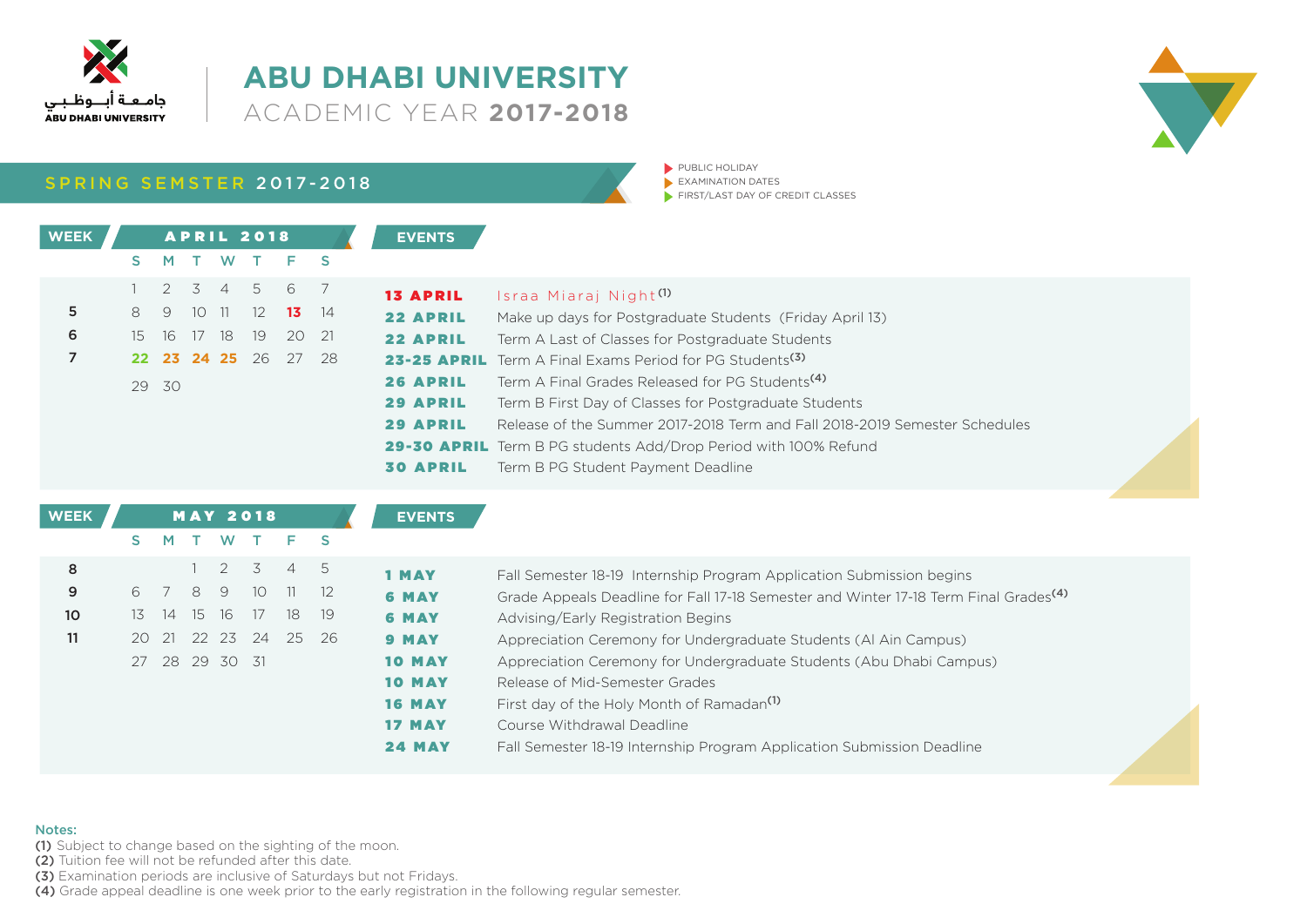

### **ABU DHABI UNIVERSITY 2017-2018**



**SUMMER TERM 2017-2018** 

PUBLIC HOLIDAY  $\blacktriangleright$  EXAMINATION DATES  $\blacktriangleright$  FIRST/LAST DAY OF CREDIT CLASSES



#### Notes:

(1) Subject to change based on the sighting of the moon.

(2) Tuition fee will not be refunded after this date.

(3) Examination periods are inclusive of Saturdays but not Fridays.